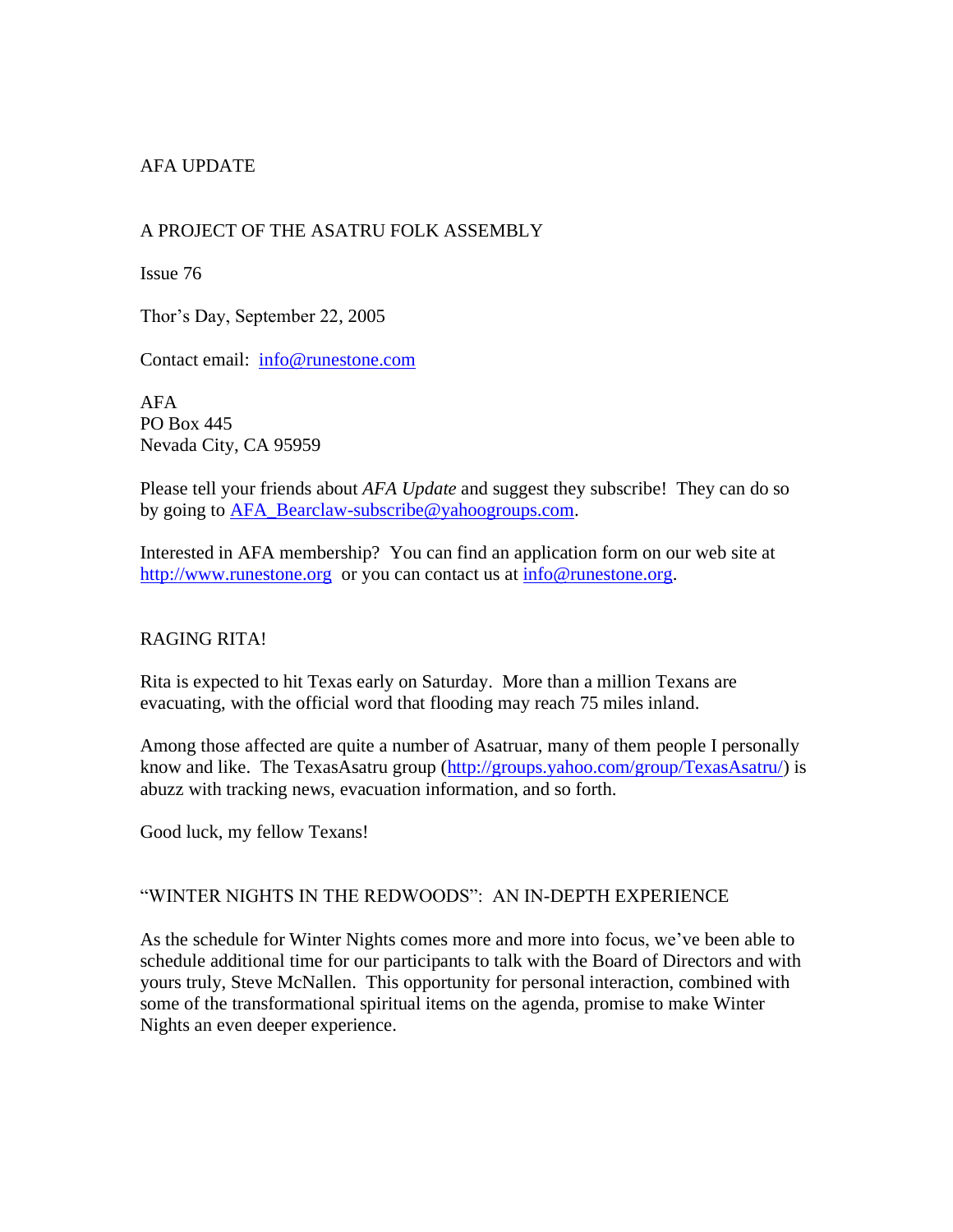On a somewhat different level, we're adding an informative talk on personal finances and a session on the possibility of future AFA-owned businesses. (See my comments on prosperity in the article below).

AFA members and friends of the AFA are urged to be with us for this milestone event! Contact us at  $\frac{info@{\text{runestone.org}}}{i}$  for more information.

### COMMENTS ON THE "CULTURE" OF ASATRU

Every organization has its "culture," its way of doing things. This culture often has little to do with the official organizational chart or the mission statement, but instead reflects the ambiance, the customs, and the habits that the members of that organization generate in the course of going about their business.

An outstanding example of organizational cultures is the contrast between IBM and Apple. For decades, IBM stood for blue suits and white shirts, and formality. Apple, on the other hand, conjured up pictures of young bearded geniuses in jeans and tie-dyed shirts, breaking all the rules and succeeding through unconventional thinking.

Religious groups have their culture, too. Think of the Mormons, and what images come to mind? Or Southern Baptists? How about Scientologists?

How about Asatru?

Surf through Asatru web sites or go to an Asatru gathering, and what impression do you get of our culture?

Now, I understand that not all Asatruar, or kindreds, or gatherings are alike. The criticisms I am about to make may not apply to you or to your friends, but they do seem applicable to all too many of us. They are things that we, as a group, need to be working on.

The first one is alcohol. My own observation is that Asatruar are drinking less than they did twenty, or ten, or even five years ago. Some of us are doing really well on this score; I am proud to say that the AFA provides a comfortable environment for non-drinkers. Still, our movement as whole has much room for improvement on this score. This is not to say that we have to become teetotalers - I like a good drink or two and I have no intention of stopping - but we need to strictly condemn drunken behavior and we must not fall into the trap of glorifying alcohol consumption for its own sake, as part of the "rough, tough Viking" image.

Ale is not so good as they say For the sons of men. A man's mind knows less, The more he drinks.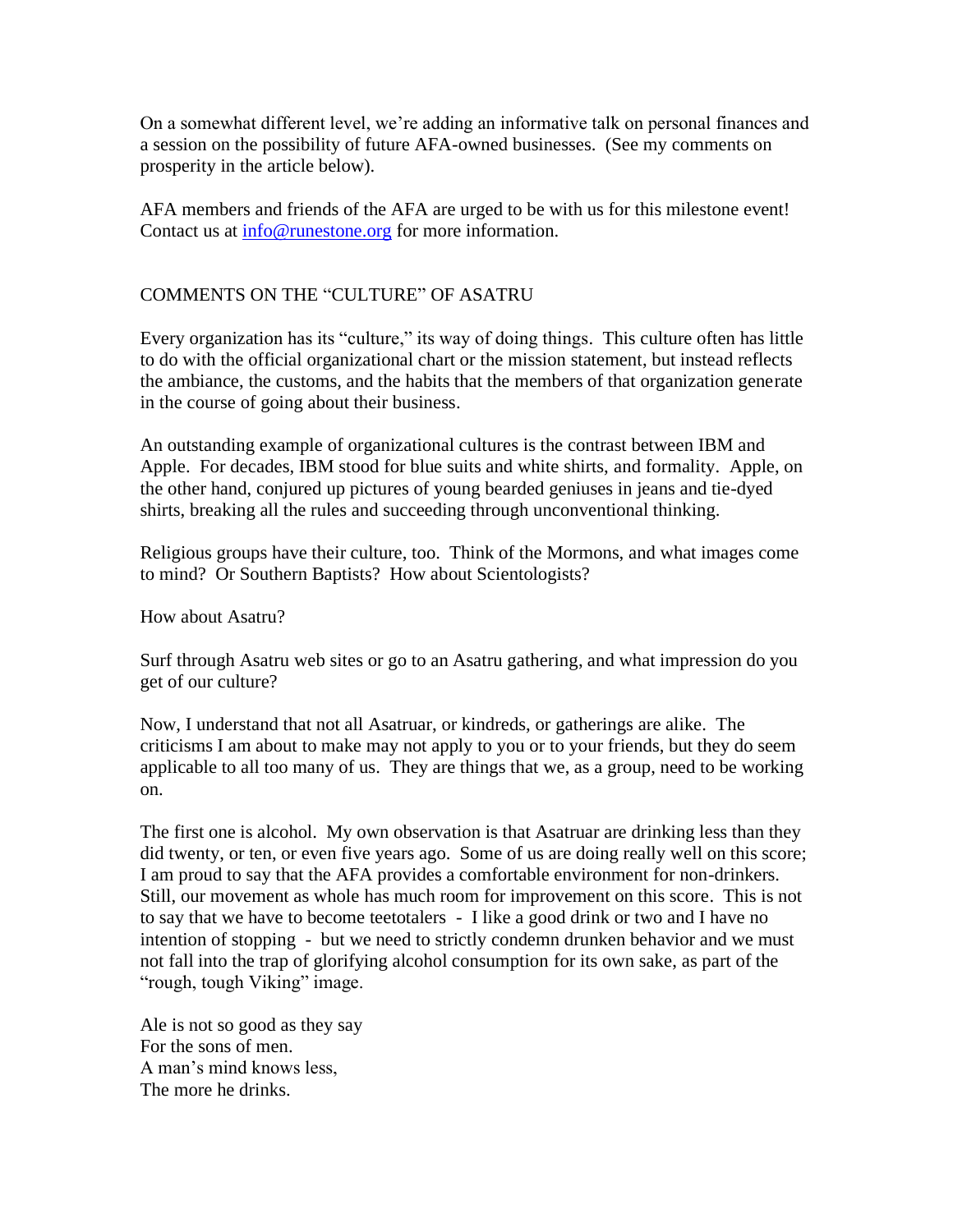The reasons for addressing this problem are three-fold: 1. We do not want to drive away good people (or attract the bad) by oafish and stupid behavior. 2. We want a good environment for children. 3. We will be happier and be more effective as a group if we avoid the health issues, relationship problems, and the wasted income that accompany excessive use of alcohol.

Fine - so what can we DO about this? We can moderate our own drinking, and set guidelines for our gatherings that encourage moderation in others (not drinking until after blot, for example). We can also not invite to our gatherings people who cannot control their alcohol consumption.

Moderate use of alcohol is a blessing. Immoderate use of alcohol is a curse. Let's choose to be blessed!

A second feature of our culture that needs to be fixed revolves around the way we relate to money. Asatru has its sprinkling of doctors, lawyers, and entrepreneurs but my perception is that many of us are just getting by. Maybe our jobs are low-paying, or our jobs got outsourced to China, or perhaps making a lot of money has just never been our top priority. I know that I, personally, would have a much fatter bank account had I not chosen the good of the AFA over my own financial interests - and I know that's true of others out there, as well.

There's no shame in living modestly, and all work is honorable if approached in a spirit of honor. Nevertheless, it's better to have wealth than to not have it. We need to encourage a spirit of prosperity in Asatru, invoke some of that good Vanir energy, and get some wealth flowing our way!

How can we do this? Individually and on a kindred level, we can encourage thrift and good money management. We can promote a culture of seeking job advancement and of industriousness. We can help our fellow Asafolk make the right choices on things like finishing education and choosing (and staying with) the right marriage partner - areas of immense financial significance. We can network to help each other get not just good jobs, but the best possible jobs.

On a larger scale, I'd like to see the AFA get involved in businesses. The Mormons have done this since the 1800's, and even the Nation of Islam has operated profitable bakeries and a security company. One of the topics for discussion at Winter Nights in the Redwoods will be how the AFA can do likewise. But that's another subject…

No doubt we can think of other things about the modern-day Asatru culture that can and should be fixed, but these two issues - too much drinking and too little prosperity - are fine places to start! If we can make some improvement here, we will all benefit greatly.

Throughout the AFA and all of Asatru, we need to encourage an ethos of excellence. I have heard it alleged that only in the Indo-European tongues do we find the tripartite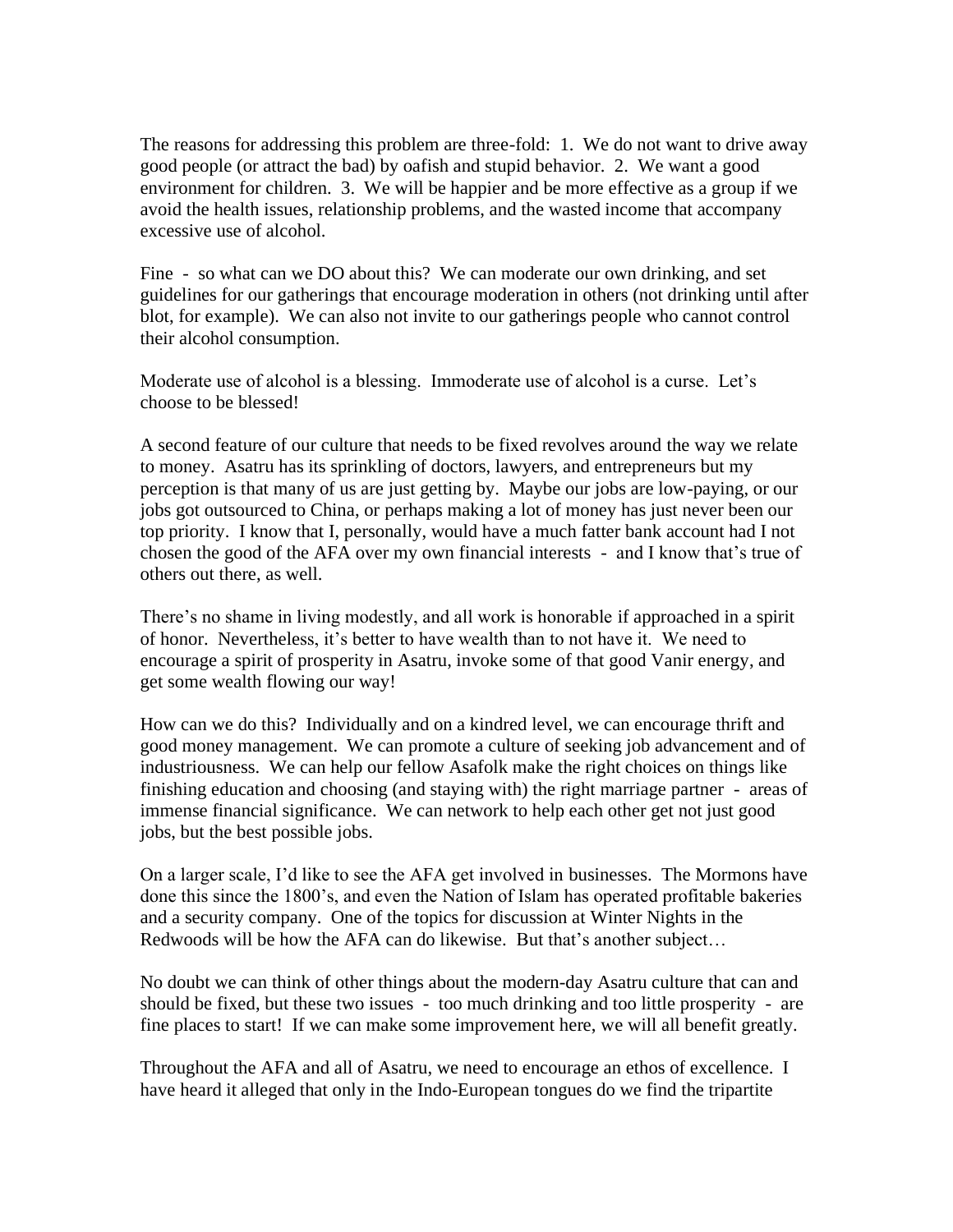classifications of "good," "better," and "best." Let us honor our forebears, and strive for the last of these three!

# LINKS RELEVANT TO THE AFA'S DECLARATION OF PURPOSE

Environment -

…"Global Warming Past the Point of No Return" - (As posted on the Climate Ark web site, this article is a little confusing - they posted it twice, once above the other, so it seems much more repetitive than when it appeared in the original newspaper.) <http://www.climateark.org/articles/reader.asp?linkid=46230>

…So what can you, as an individual, do about climate change? Here are some ideas. I don't know if we can save the world - but we CAN refuse to willingly participate in the destruction of life on Earth.

<http://www.climateark.org/articles/reader.asp?linkid=46305>

Freedom -

…"Barcelona Clubbers Get Chipped" - The wave of the future? Clever idea, making chips attractive by associating them with the "fun" life… [http://newsvote.bbc.co.uk/mpapps/pagetools/print/news.bbc.co.uk/1/hi/technology/36979](http://newsvote.bbc.co.uk/mpapps/pagetools/print/news.bbc.co.uk/1/hi/technology/3697940.stm) [40.stm](http://newsvote.bbc.co.uk/mpapps/pagetools/print/news.bbc.co.uk/1/hi/technology/3697940.stm)

…"Dutch to Create Cradle-to-Grave Database" - Welcome to the machine… <http://newsobserver.com/24hour/technology/story/2721575p-11287186c.html>

Peoples -

…White non-Hispanic youth ages 12 to 17 reported the highest frequency of binge drinking (9 per cent) as compared to 6 percent of Hispanic and 3 percent of black non-Hispanic youth, according to this article. We must fix the soul of our people! <http://www.health.org/govpubs/rpo995/>

…Along similar lines, check out this story from Forbes. Why am I listing it here? Because European-American kids smoke cigarettes at a higher rate than youth of other backgrounds. Do what you can to discourage smoking, among our youth and our adults, alike!

<http://www.forbes.com/lifestyle/health/feeds/hscout/2005/09/22/hscout528099.html>

…A site created by Tibetans who seek freedom for their people. I never buy anything made in China if I can possibly avoid it!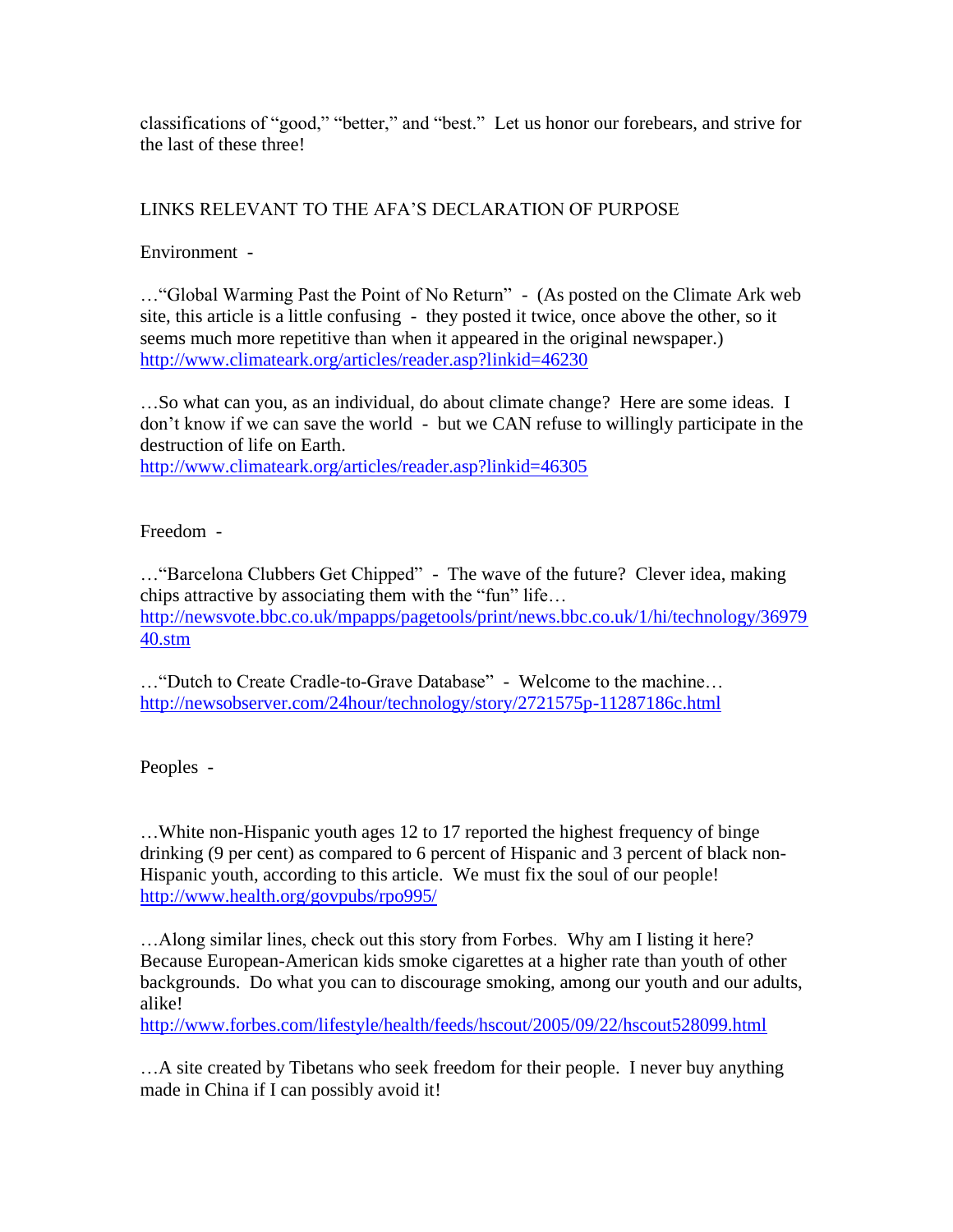<http://www.boycottmadeinchina.org/>

…White farmers face ethnic cleansing in Zimbabwe. Everyone knows Mugabe is an idiot…but where is the anger on the part of those being ethnically cleansed? <http://www.timesonline.co.uk/article/0,,3-1789816,00.html>

## THE BATTLE FOR THE HEART OF WILDNESS

Wolves, those ultimate symbol of wildness, are in dire danger in Norway. Special interest groups and complacency have brought them to the edge of annihilation, and if they die out, something wonderful will be gone from the world.

The AFA is trying to avert such a tragedy. Kimberley Remen, leader of the AFA's Norwegian Wolf Project, has delivered stacks of signed petitions to leaders in the Norwegian government. (You can sign that petition by going to <http://www.thepetitionsite.com/takeaction/399085910?ltl=1127421847> .) She was recently interviewed by Nationen, one of Norway's leading newspapers, about the Norwegian Wolf Project and the "Walk for the Wolves" she is coordinating for next August 9<sup>th</sup>.

Please visit the NWP web site at [http://groups.yahoo.com/group/norwegian\\_wolf/](http://groups.yahoo.com/group/norwegian_wolf/) for much more information…and lend your support!

### LORE CLASSES

The AFA sponsors twice-monthly classes on Eddic lore in the Sacramento area. Anyone interested in attending can contact us at [info@runestone.org.](mailto:info@runestone.org)

### ODIN LIVES!

The groundbreaking radio program Odin Lives! is broadcast every Thursday night at 8 PM Eastern Time on a frequency of 7.415 MHz. This broadcast is repeated the next Tuesday morning at 12:15 AM on the same frequency. You can learn more by going to their web site at [http://www.odinlives.org.](http://www.odinlives.org/)

### IMPORTANT DATES

September 22 - Winter Finding. Now, at the fall equinox, is the time when day and night are of equal length. Raise a horn of your favorite drink to our two deities connected with fertility and prosperity - Freya, and her brother Frey, and to other Gods and Goddesses for blessings in the coming winter season!